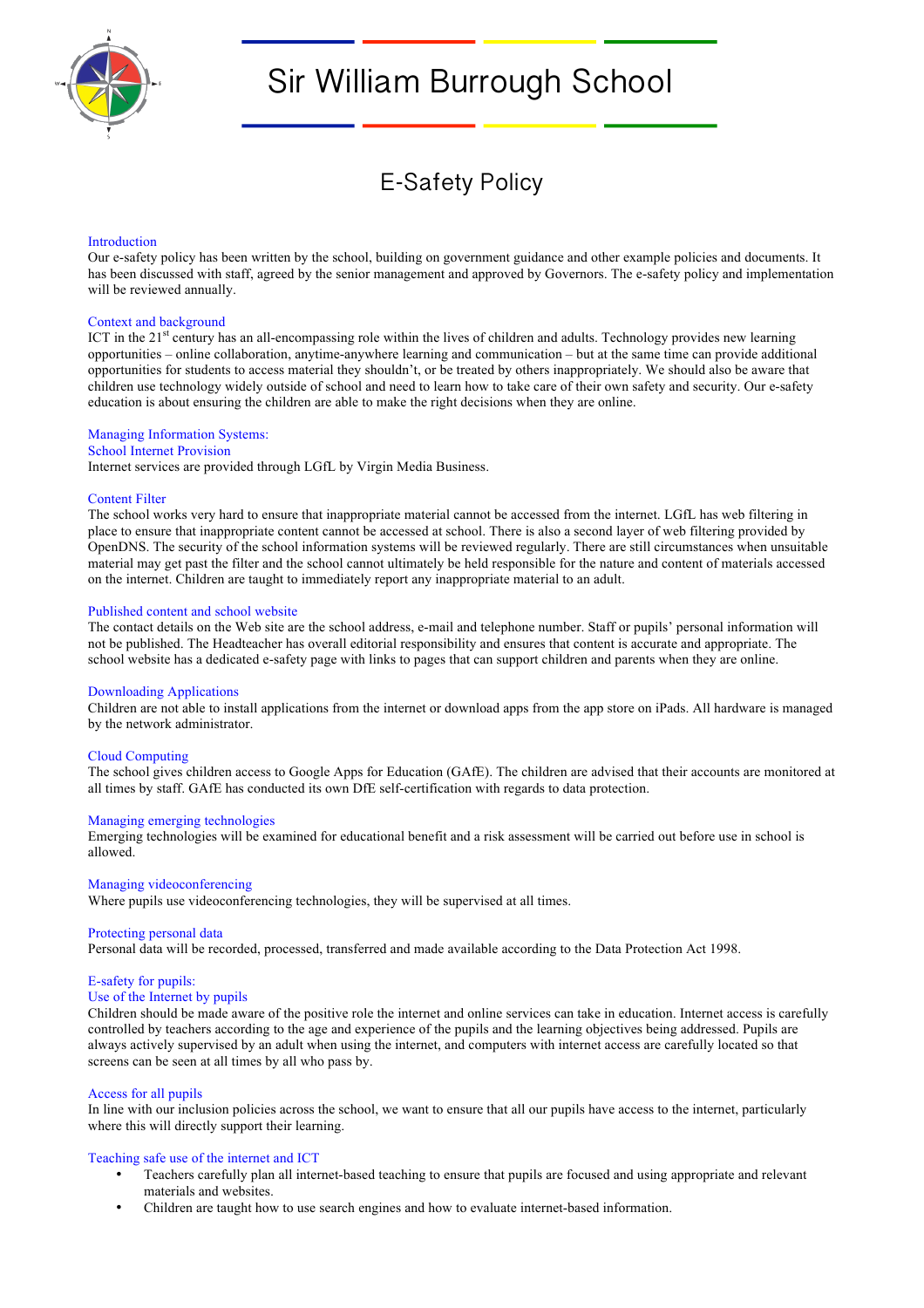- Children are taught how to check the validity of information obtained online.
- Children are taught to keep their personal information private.
- Children are made aware of their online reputation and how they can be portrayed online.
- Children are taught that web-based resources have similar copyright status as printed and recorded materials such as books, films and music, and that this must be taken into consideration when using them.

We think it is crucial to teach pupils how to use the internet safely, both at school and at home, and we use the Kidsmart safety code (www.kidsmart.org) to support our teaching in this area. The main aspects of this approach include the following five SMART tips:

- Safe Staying safe involves being careful and not giving out your name, address, mobile phone number, school name or password to people online.
- Meeting Someone you meet in cyberspace can be dangerous. Only do so with the permission of your parent/carer and when they are present.
- Accepting e-mails or opening files from people you don't really know or trust can get you into trouble they may contain viruses or nasty messages.
- Remember someone online may be lying and not be who they say they are. If you feel uncomfortable when chatting or messaging, end the conversation.
- Tell your parent or carer if someone or something makes you feel uncomfortable or worried.

These SMART guidelines are displayed in classrooms, the ICT suite and on laptop and iPad trolleys. Small logos are also on all pieces of technology as a reminder to children of the SMART guidelines.

# Social networking, blogs and chat sites

These forms of electronic communication are used more and more by pupils out of school, and can also contribute to learning across a range of curriculum areas. Online chat rooms, discussion forums, blogs and social networking sites present a range of personal safety and privacy issues for young people. Children are taught how to stay safe when using these sites out of school and how to report incidences where they feel uncomfortable. All commercial Instant Messaging and Social Networking sites are inaccessible on school premises. Pupils may take part in discussion forums or post messages on bulletin boards that teachers have evaluated as part of specific lesson activities.

# Cyber bullying

Any incidences where bullying is taking place online will be dealt with in accordance with the school behaviour and child protection policies.

#### E-safety complaints

Children are taught to report anything they are unhappy about to an adult. Serious issues are then reported to the headteacher.

# Introducing e-safety to pupils

The use of the internet and associated technology is discussed with children at the start of the year. Further teaching will take place throughout the year as children access more resources online.

#### Staff and e-safety

All staff will be given the school E-Safety Policy and receive annual training in e-safety. Any issues will be reported to the network administrator or headteacher.

#### Acceptable Use Agreement

All parents are required to sign the school acceptable use agreement.

#### Digital Leaders

Digital leaders are in place across KS2 to support children and look after class equipment. These children will help to lead discussion and inform staff and other children in the areas of e-safety.

#### Use of the internet and technology resources by staff:

#### Internet Availability

To enable staff to make full use of these important resources, the internet is available in school to all staff for professional use.

# ICT Equipment and Resources

The school offers staff access to appropriate ICT equipment and resources, including computers, laptops, tablets, interactive whiteboards, data projectors, digital cameras, video camcorders, sound recorders, control and data logging equipment and a range of professional and curriculum software.

#### Professional use

Staff are expected to model appropriate ICT and internet use at all times. This supports our commitment to encouraging safe and appropriate ICT and internet use by our pupils both in school and at home.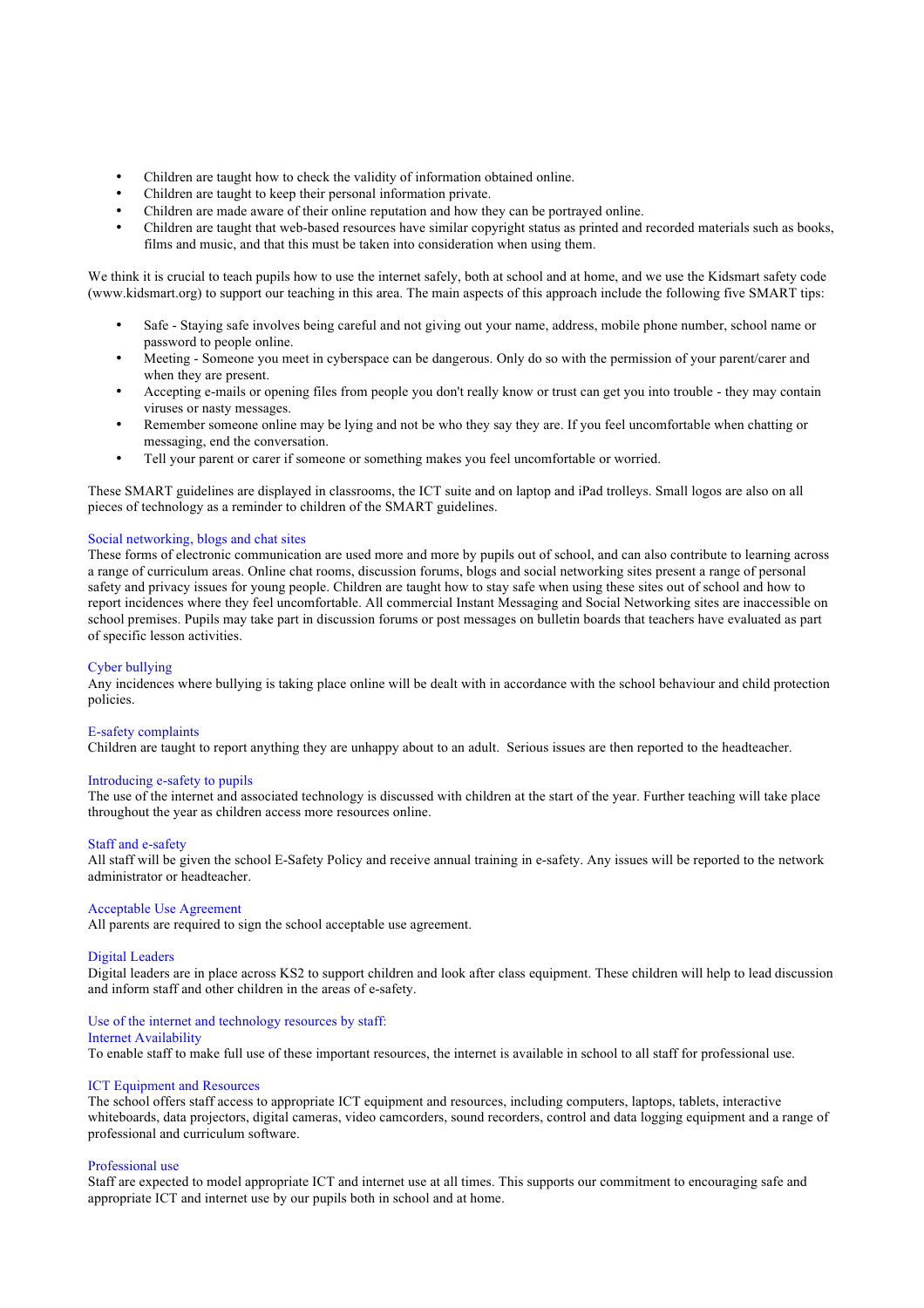Staff are also careful to consider inclusion and equalities issues when using ICT and the internet, and to provide pupils with appropriate models to support the school Inclusion and Equal Opportunities policies.

Staff who need support or training in using ICT as part of their professional practice can ask for support from the ICT co-ordinator.